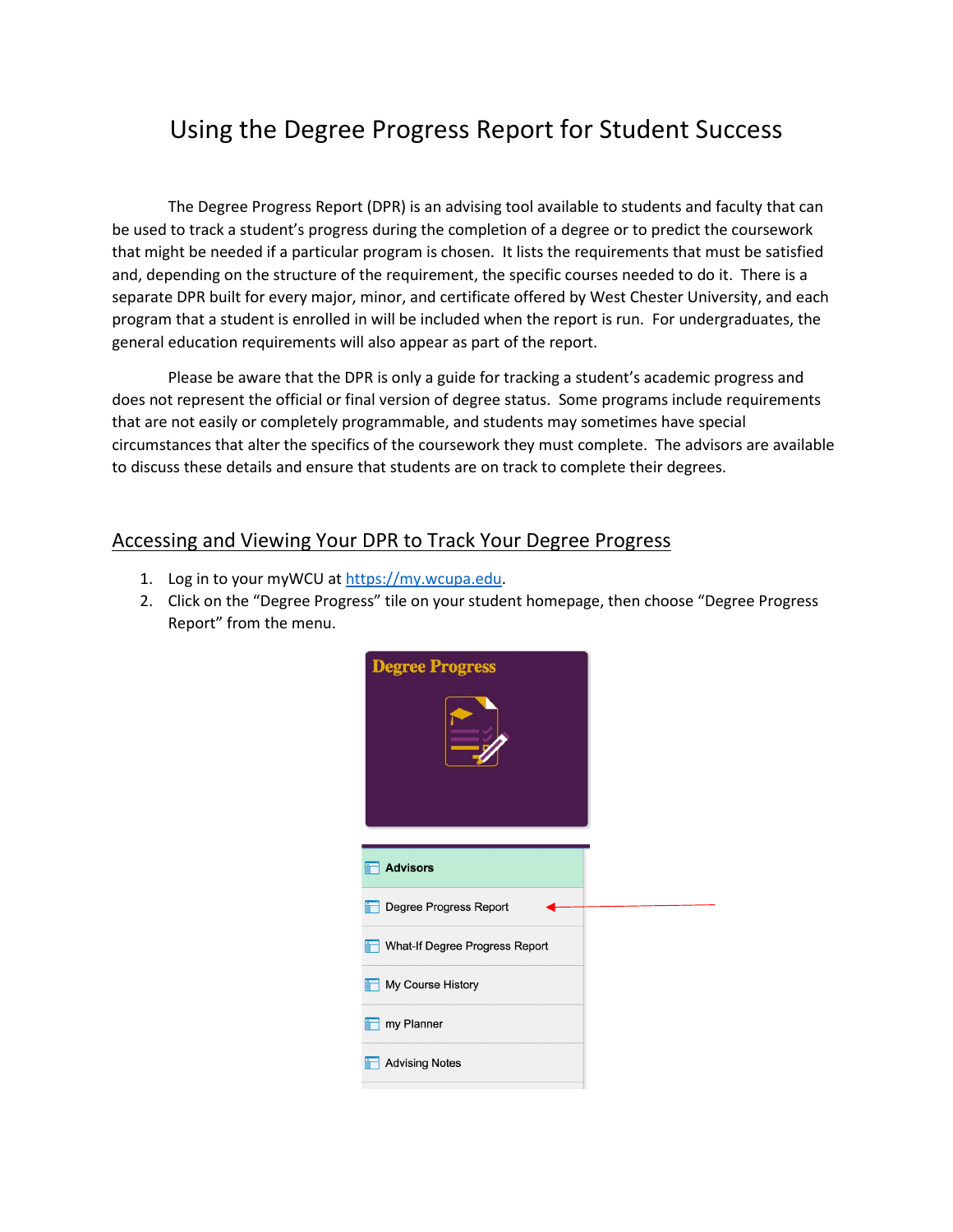- 3. Your DPR will now run and be displayed, with several sections included. You have the option to view the report as a PDF by clicking the appropriate button. However, the PDF is not interactive and has a different layout than the myWCU version.
- 4. Requirement Terms
	- a. The requirement terms determine which program or general education requirements apply to you. Those in effect for your requirement terms are the ones that appear on your DPR and remain as such even if requirements change in the future.

| This report last generated on 12/14/2017 9:58AM | View Report as PDF      |                         |
|-------------------------------------------------|-------------------------|-------------------------|
| <b>Requirement Terms</b>                        |                         |                         |
| Career                                          | <b>Requirement Term</b> | Determines your general |
| 1 Undergraduate                                 | 2017 Fall               | education requirements. |
| Program                                         | <b>Requirement Term</b> |                         |
| 1 Undergraduate                                 | 2017 Fall               |                         |
| Plan                                            | <b>Requirement Term</b> | Determines your         |
| 1 Biology: Ecology/Conserv BS                   | 2017 Fall               | major/minor/certificate |
|                                                 |                         | requirements.           |

- 5. Credit Summary
	- a. The credit summary keeps track of your cumulative GPA, transfer credits, duplicate credits, etc. The adjusted credits are used to determine your eligibility for graduation as it relates to the 120-credit minimum.

|      |      | <b>Credit Summary</b>                                            |  |                                       |
|------|------|------------------------------------------------------------------|--|---------------------------------------|
|      |      | Admitted Holds CumGPA TranCr CumCr + UngCr-(Remed + DupCr) AdjCr |  |                                       |
| UGRD | 2175 | 0.000                                                            |  | $0.00 \t12.00 \t0.00 \t0.00 \t12.000$ |

- 6. Non-Course Milestones
	- a. This section lists various milestones applied to your record. These milestones may indicate completed requirements or may have an effect on how certain requirements are displayed.
	- b. This section will only appear on the DPR if milestones have been applied.

| <b>Non-Course Milestones</b> |                       |                      |                      |                       |  |  |  |
|------------------------------|-----------------------|----------------------|----------------------|-----------------------|--|--|--|
| <b>Milestone</b>             | <b>Effective Date</b> | <b>Academic Plan</b> | Complete             | <b>Date Completed</b> |  |  |  |
| TRLT40CRS                    | 12/13/2017            | M <sub>149</sub>     | Completed            | 03/29/2016            |  |  |  |
| PAPA001                      | 12/13/2017            | M149                 | Completed 09/06/2016 |                       |  |  |  |
| RECATT03                     | 12/13/2017            | M149                 | Completed 12/13/2017 |                       |  |  |  |
| RECATT02                     | 12/13/2017            | M149                 | Completed 11/14/2017 |                       |  |  |  |
| RECATT01                     | 12/13/2017            | M <sub>149</sub>     | Completed            | 05/17/2017            |  |  |  |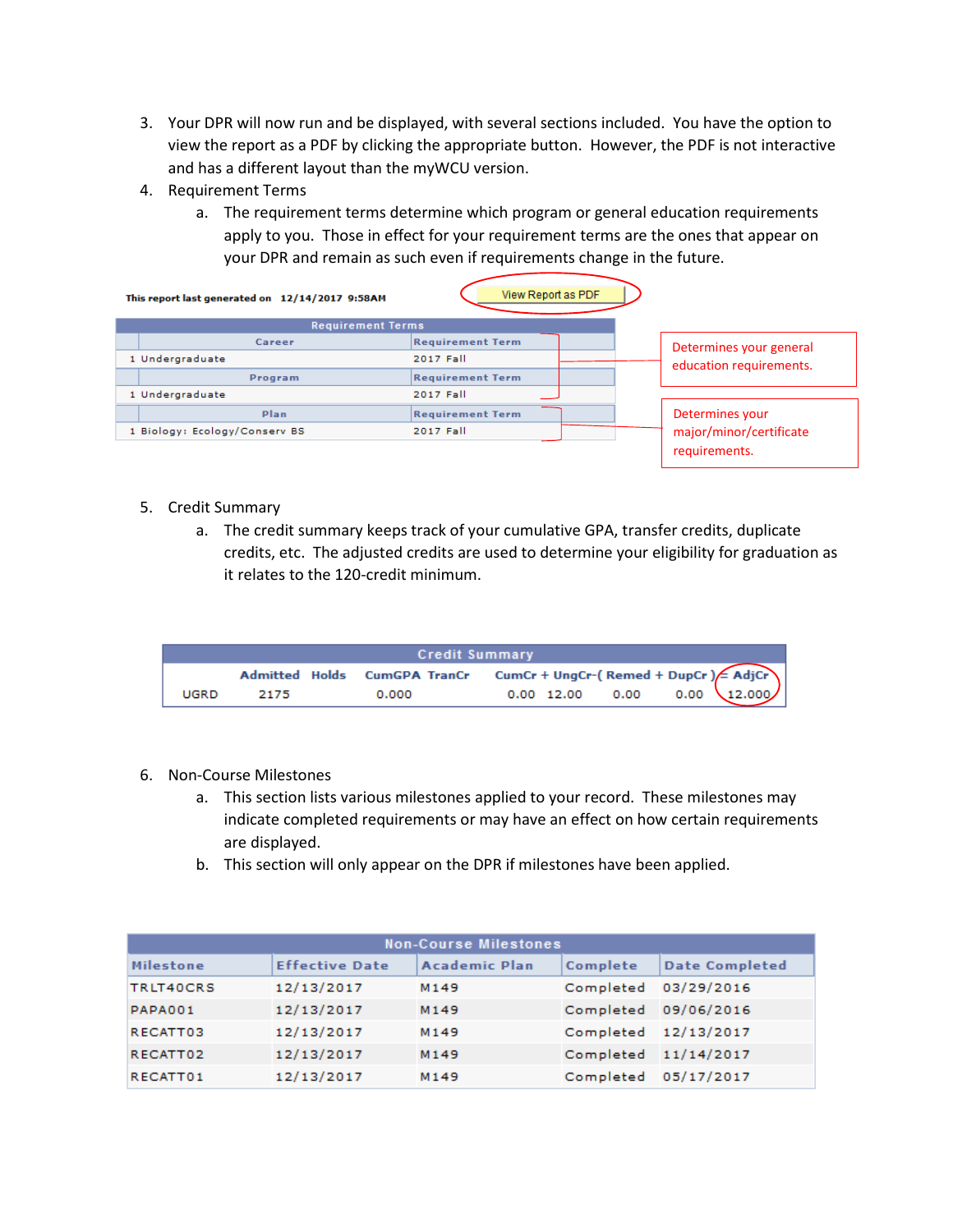- 7. Advisor Comments/Notes and Graduation Notes
	- a. The advisor section will list notations made by your major and/or minor department regarding your degree progress. Some comments made here may indicate special circumstances for a student and supersede requirements listed as unsatisfied in your DPR. They will be available for the departments to use when they clear your majors/minors/certificates for graduation.
	- b. The graduation section will list any notations made by your graduation analyst as they pertain to your general education requirements and degree conferrals. Notations from the academic departments that a program's requirements have been met will also appear here.
	- c. These sections will only appear on the DPR if notations have been made.

| <b>Advisor Comments / Notes</b> |      |                            |                  |                                                                                                                                                                                                                                                 |                                                                                                         |  |  |
|---------------------------------|------|----------------------------|------------------|-------------------------------------------------------------------------------------------------------------------------------------------------------------------------------------------------------------------------------------------------|---------------------------------------------------------------------------------------------------------|--|--|
| Added by:                       |      | Date                       |                  | Comment                                                                                                                                                                                                                                         |                                                                                                         |  |  |
| 1 Leaman, Heather L.            |      | 08/19/2013                 |                  | HIS 101, HIS 151, PSY serve as electives;<br>Student selected HIS 150/PSC 100 for FIG<br>participation                                                                                                                                          |                                                                                                         |  |  |
| 2 Leaman, Heather L.            |      | 11/01/2013                 |                  | WRT 120 satisfied (SAT scores $> 610$ ); Must<br>reach 120 credits                                                                                                                                                                              |                                                                                                         |  |  |
| 3 Voss, Richard W.              |      | 02/21/2017                 |                  | This note confirms that since this student<br>was a transfer student from Education, and<br>that the completed SCI I course is approved<br>to meet the second Science requirement.<br>The second Science requirement has been<br>met. R.W.Voss. |                                                                                                         |  |  |
| 4 Lane, Tiffany Y.              |      | 10/11/2017                 |                  | Student plans to take SWo 451, 496 & 431.<br>Her SCI 101 will cover her 2nd science<br>needed for the BSW degree                                                                                                                                |                                                                                                         |  |  |
|                                 |      |                            |                  |                                                                                                                                                                                                                                                 |                                                                                                         |  |  |
|                                 |      |                            |                  | <b>Graduation Notes</b>                                                                                                                                                                                                                         |                                                                                                         |  |  |
| Created by                      | Date |                            | <b>Grad Note</b> |                                                                                                                                                                                                                                                 | Comment                                                                                                 |  |  |
| 1 PRICHARD                      |      | 12/12/2017<br><b>PETAP</b> |                  |                                                                                                                                                                                                                                                 | Petition Approved: SCI 101 fulfills<br>the earth sciences section of the<br>science gen ed requirement. |  |  |

### 8. Warnings

a. This section lists important notifications (in red) that you should be aware of when reviewing your DPR. These do not necessarily require any action on your part but provide additional information for you to consider when making course and program choices.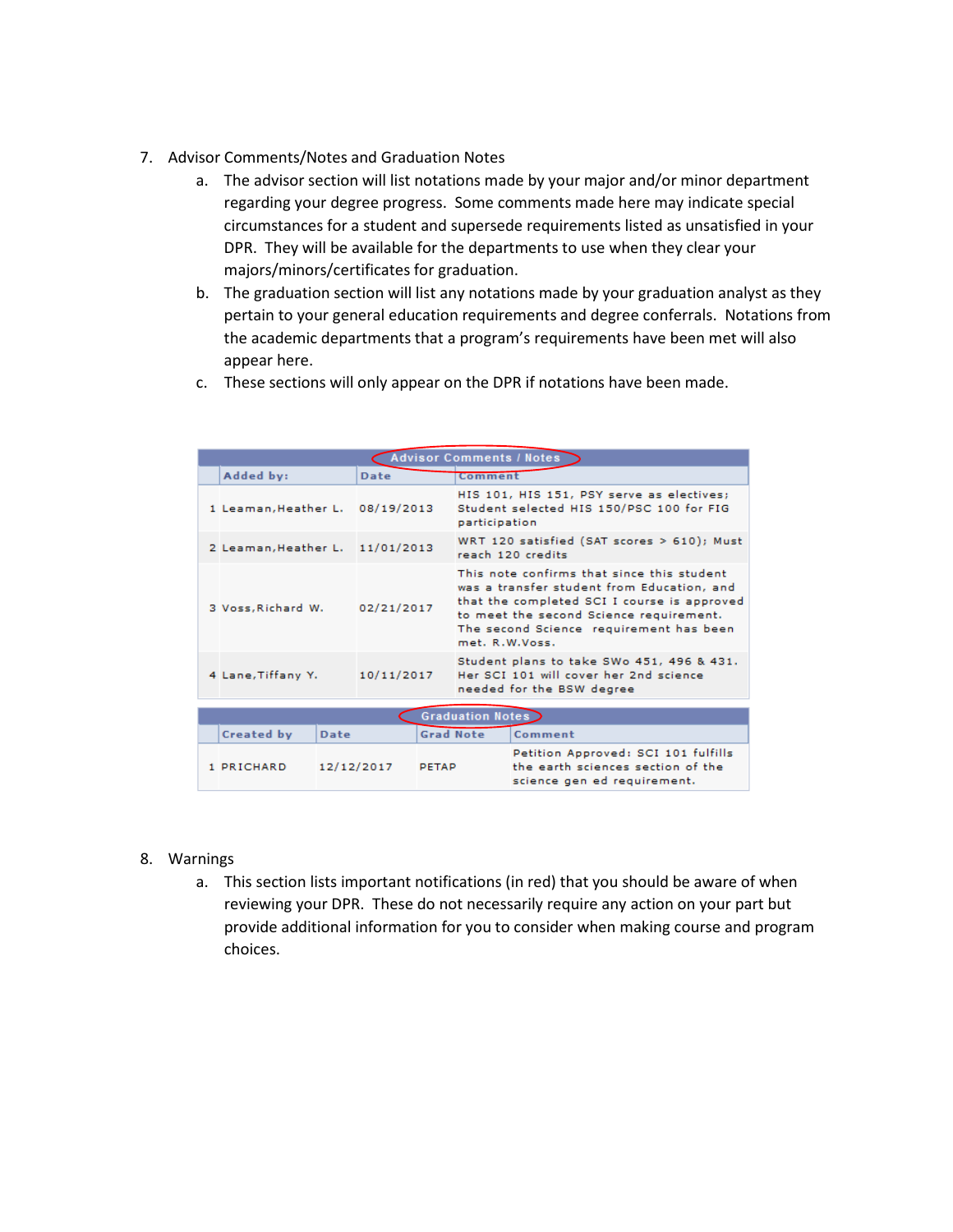WARNING (Undergraduate BA degree students only): Your record may display as 'Satisfied' but there could be duplicate course issues; the same course may not be used to fulfill both requirements in the following areas: -- The courses for distributive General Education requirements and the Culture Cluster requirement cannot be the same.

WARNING: In order to fulfill WCU residency requirements, at least 30 credits of the last 60 credits must be taken at WCU. At least 50% of the major and at least 50% of the minor must be taken at WCU. The degree progress report does NOT calculate this requirement, so it must be checked manually.



- 9. General Education Requirements
	- a. Undergraduate students have additional sections covering the gen ed requirements on their DPR. All sections are initially expanded as "not satisfied" until course enrollment occurs or transfer credits are applied. As requirements are met, these sections will collapse as "satisfied."
	- b. Multiple requirements may be satisfied by the same course, while others explicitly forbid the sharing of courses even though said courses may still map in to both places. Consult the general education section of the catalog to see applicable rules.
	- c. For courses that are allowed to count for more than one requirement, credit for the course is only given once. To clarify, a 3-credit course that appears as a science gen ed and as a writing emphasis gen ed only counts as 3 credits toward graduation, even though 2 separate sections are being satisfied.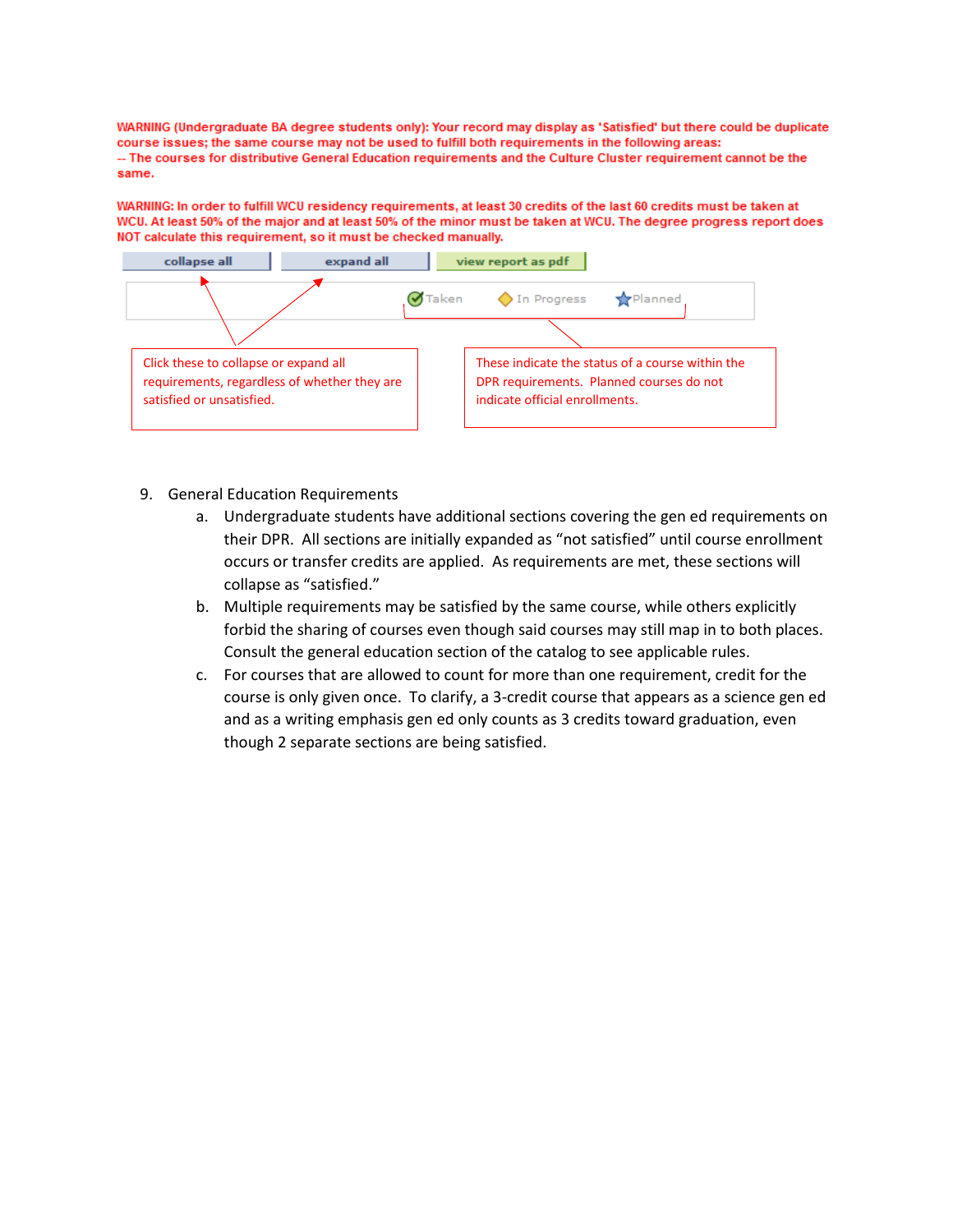

- 10. Major/Minor/Certificate Requirements
	- a. Program requirements are displayed after the last gen ed section. Majors will appear first, followed by minors and certificates. The setup and functionality is the same as it is with the gen ed requirements.
	- b. Some programs require courses that also count as gen ed courses. In these cases, the course will appear in both places unless expressly excluded from the major by the department. However, credit is only given once. To clarify, a 3-credit course that appears as a gen ed and as a major requirement only counts as 3 credits toward graduation, even though 2 separate sections are being satisfied.
	- c. When a list of courses that satisfy a requirement is given, you can click the links to view information about the course, look for class sections being offered, and add courses to your planner for future semesters.
	- d. The course list includes:
		- i. The course number and title
		- ii. The number of credits the course is worth
		- iii. The semesters the course is typically offered (if programmed in the system), or the semester it was completed if already taken
		- iv. The grade received for a completed course
			- 1. A letter grade indicates the course was taken at WCU.
			- 2. A "T" indicates transfer credit was received for the course.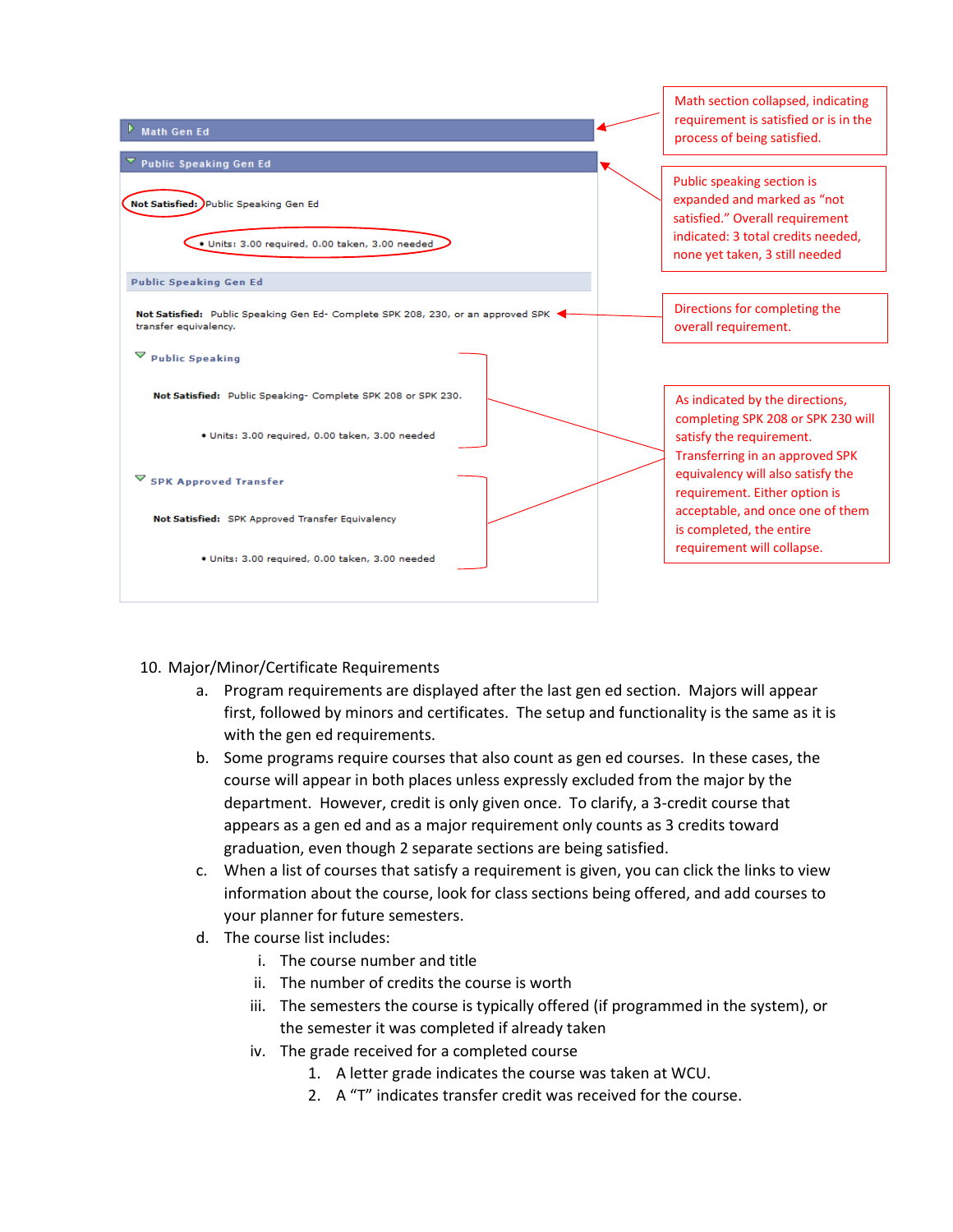|                                                                                        | <b>Biology BS - Ecology and Conservation Concentration S108</b>         |            |                    |                     |  |                |  |                                                                             |
|----------------------------------------------------------------------------------------|-------------------------------------------------------------------------|------------|--------------------|---------------------|--|----------------|--|-----------------------------------------------------------------------------|
|                                                                                        | Not Satisfied: Biology BS - Ecology and Conservation Concentration S108 |            |                    |                     |  |                |  | Program title and plan code                                                 |
|                                                                                        | <b>Major Core Requirements</b>                                          |            |                    |                     |  |                |  | Requirement within the major                                                |
|                                                                                        | Not Satisfied: Major Core Requirements                                  |            |                    |                     |  |                |  |                                                                             |
| ▽ Core Courses                                                                         |                                                                         |            |                    |                     |  |                |  | Section within the requirement                                              |
|                                                                                        | Not Satisfied: Complete all courses on the list.                        |            |                    |                     |  |                |  | Directions and overall courses                                              |
|                                                                                        | · Courses: 13 required, 2 taken, 11 needed                              |            |                    |                     |  |                |  | needed for this section within<br>the requirement                           |
|                                                                                        | The following courses may be used to satisfy this requirement:          |            |                    |                     |  |                |  |                                                                             |
| Course                                                                                 | Description                                                             | Units When |                    | Grade Status Add to |  | Planner        |  | List of courses that satisfy the                                            |
| <b>BIO 110</b>                                                                         | <b>General Biology</b>                                                  |            | 3.00 2017 Fall     |                     |  | Add to Planner |  | requirement. BIO 110 is in                                                  |
| <b>BIO 220</b>                                                                         | Cell Physiology                                                         |            | 3.00 Fall & Spring |                     |  | Add to Planner |  | progress. The course links                                                  |
| <b>BIO 230</b>                                                                         | Genetics                                                                |            | 3.00 Fall & Spring |                     |  | Add to Planner |  | allow you to look for class                                                 |
| <b>CHE 103</b>                                                                         | Gen'l Chemistry I                                                       |            | 3.00 Fall & Spring |                     |  | Add to Planner |  | sections being offered and add                                              |
|                                                                                        |                                                                         |            | 3.00 Fall & Spring |                     |  | Add to Planner |  | them to your planner for                                                    |
|                                                                                        | Gen'l Chemistry II                                                      |            |                    |                     |  |                |  |                                                                             |
|                                                                                        | Organic Chem I                                                          |            | 4.00 Fall & Spring |                     |  | Add to Planner |  | future semesters. The                                                       |
|                                                                                        | Organic Chem II                                                         |            | 3.00 Fall & Spring |                     |  | Add to Planner |  | information at the bottom of                                                |
|                                                                                        | Exp Gen Chem I<br>Lab                                                   |            | 1.00 Fall & Spring |                     |  | Add to Planner |  | the list indicates only 10 of the                                           |
| <b>CHE 104</b><br><b>CHE 231</b><br><b>CHE 232</b><br><b>CRL 103</b><br><b>CRL 104</b> | Exp Gen Che II<br>Lab                                                   |            | 1.00 Fall & Spring |                     |  | Add to Planner |  | 13 courses are showing. Click<br>"View All" or the $\rightarrow$ to see the |

- 11. Unused Courses
	- a. Every major and graduate certificate has as its last requirement a section called "Courses Not Used for the Major." This is not a section of courses to complete but merely a list of completed or in-progress courses that were not needed to satisfy that particular major or certificate program. However, they may or may not have been used to satisfy gen ed or secondary program requirements. In either case, they will still count as total credits toward graduation.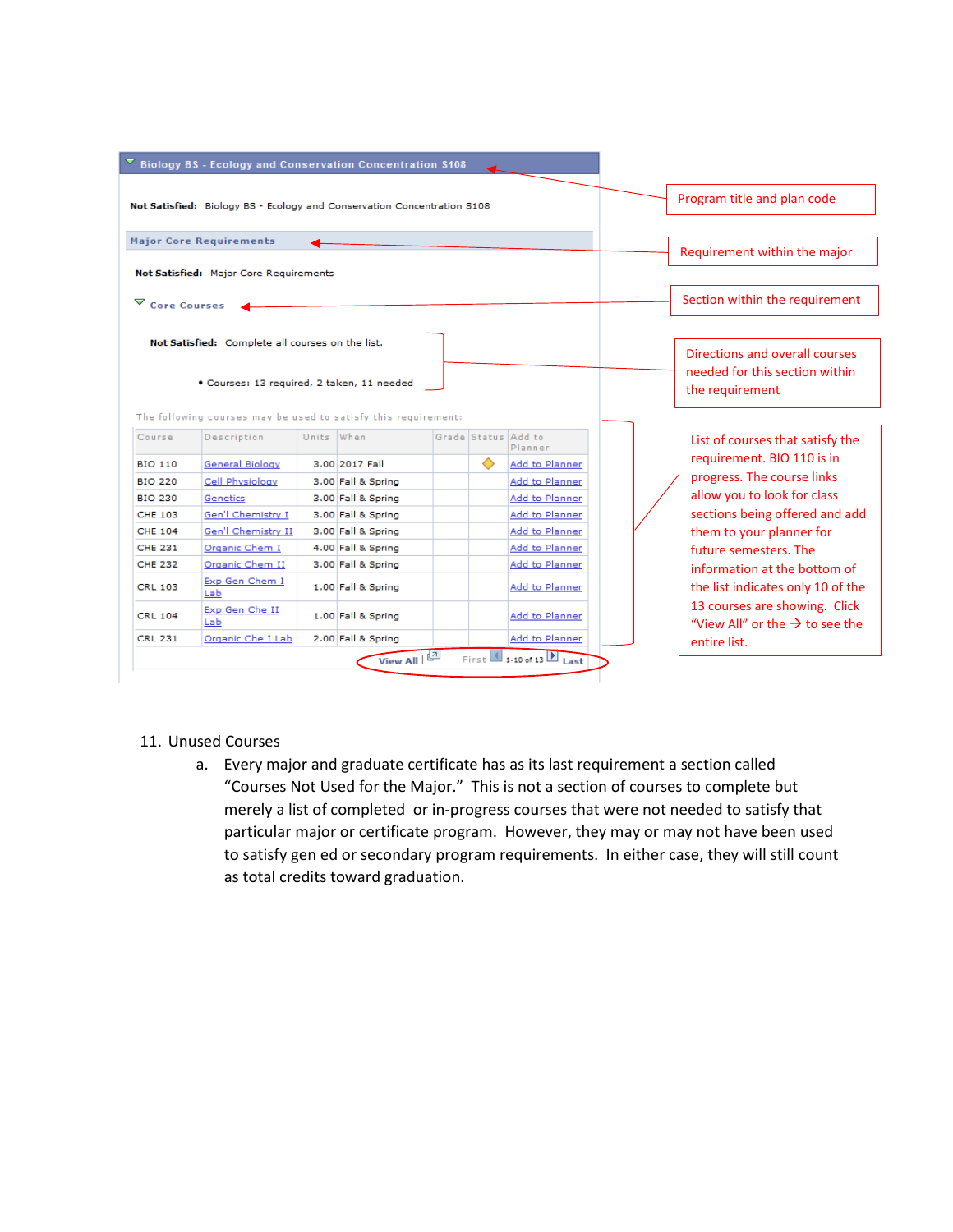|                                                                                                                                                                                                                                                                                                                                                        | <b>Courses Not Used for the Major</b> |            |                                   |    |                      |  |  |
|--------------------------------------------------------------------------------------------------------------------------------------------------------------------------------------------------------------------------------------------------------------------------------------------------------------------------------------------------------|---------------------------------------|------------|-----------------------------------|----|----------------------|--|--|
| Satisfied: Courses not used in the requirements for this major<br>$\triangledown$ Courses Not Used for the Major<br>Satisfied: The following courses were not needed for the requirements of this program<br>but are still counted toward the overall credits required for graduation.<br>The following courses were used to satisfy this requirement: |                                       |            |                                   |    |                      |  |  |
| Course                                                                                                                                                                                                                                                                                                                                                 | Description                           | Units When |                                   |    | Grade Status         |  |  |
| <b>COM 250</b>                                                                                                                                                                                                                                                                                                                                         | Intercult<br>Communic                 |            | 3.00 Fall 2018                    | А  | $\bm{\triangledown}$ |  |  |
| <b>DST 355</b>                                                                                                                                                                                                                                                                                                                                         | <b>Deaf History</b>                   | 3.00       | 2019/2020 Winter<br>Session       | A  | $\bm{\mathcal{G}}$   |  |  |
| <b>EDR 100</b>                                                                                                                                                                                                                                                                                                                                         | Coll Rdg/Study Skl                    | 3.00       | 2016 Summer 2nd<br>5-Week Session | А- | $\bm{\heartsuit}$    |  |  |
| LIT 100                                                                                                                                                                                                                                                                                                                                                | Popular<br>Culture: Reading<br>Cultur |            | 3.00 Fall 2017                    | А- | $\blacktriangledown$ |  |  |
| <b>MDC 251</b>                                                                                                                                                                                                                                                                                                                                         | Media Technology                      |            | 3.00 Spring 2019                  | в  | $\bm{\mathcal{G}}$   |  |  |
| <b>MDC 254</b>                                                                                                                                                                                                                                                                                                                                         | Media & Culture<br>Theory             |            | 3.00 Spring 2019                  | в  | $\bullet$            |  |  |

### 12. Course History

a. This section is only available on the PDF version of the DPR and serves as the last section of the report. It simply lists all courses currently applied to your record, including transferred courses, courses completed at WCU, and courses you are registered for in future semesters.

| Term     | Subject/ Cat Nbr | Title                        | Grade | <b>Units</b>         | <b>Type</b> | <b>RptCd</b> | <b>General Education Attributes</b> |
|----------|------------------|------------------------------|-------|----------------------|-------------|--------------|-------------------------------------|
| 12 Sumr2 | <b>MAT 121</b>   | Statistics                   | A     | 3.00                 | EN          |              |                                     |
| 12 Fall  | ACC 199          | <b>Transfer Credits</b>      |       | 4.00                 | <b>TR</b>   |              |                                     |
| 12 Fall  | ACC 199          | <b>Transfer Credits</b>      |       | 4.00                 | <b>TR</b>   |              |                                     |
| 12 Fall  | <b>ACC 199</b>   | <b>Transfer Credits</b>      |       | 4.00                 | TR          |              |                                     |
| 12 Fall  | <b>BIO 259</b>   | Anatomy/Physiol I            |       | 4.00                 | TR          |              |                                     |
| 12 Fall  | <b>BIO 269</b>   | Anatomy/Physiol II           |       | 4.00                 | <b>TR</b>   |              |                                     |
| 12 Fall  | <b>BLA 199</b>   | <b>Transfer Credits</b>      |       | 4.00                 | <b>TR</b>   |              |                                     |
| 12 Fall  | <b>CSW 101</b>   | Intro to Computers           | т     | 3.00                 | <b>TR</b>   |              |                                     |
| 12 Fall  | <b>CSW 199</b>   | <b>CSW Transfer Elective</b> |       | 4.00                 | TR          |              |                                     |
| 12 Fall  | CSW 199          | <b>CSW Transfer Elective</b> |       | 4.00                 | <b>TR</b>   |              |                                     |
| 12 Fall  | ECO 199          | <b>Transfer Credits</b>      |       | 4.00                 | <b>TR</b>   |              |                                     |
| 12 Fall  | <b>FIN 199</b>   | <b>Transfer Credits</b>      |       | 4.00                 | <b>TR</b>   |              |                                     |
| 12 Fall  | <b>FIN 199</b>   | <b>Transfer Credits</b>      |       | 4.00                 | <b>TR</b>   |              |                                     |
| 12 Fall  | <b>HIS 199</b>   | <b>Transfer Credits</b>      | т     | 3.00                 | <b>TR</b>   |              |                                     |
| 12 Fall  | LIT 199          | <b>Transfer Credits</b>      |       | 3.00                 | <b>TR</b>   |              |                                     |
| $   -$   |                  | - - - -                      | -     | $\sim$ $\sim$ $\sim$ | $-$         |              |                                     |

**Course History** 

# Accessing and Viewing Your DPR to Predict Needed Coursework

Students may sometimes want to see the amount of coursework that would be needed if they switched to a new major or enrolled in additional programs, such as a minor or certificate. By using the What-If DPR feature, they can incorporate their completed courses into a suggested program scenario to see how many of the new requirements would be completed and how many additional courses would be necessary. As examples, a student majoring in biology may want to determine how many of their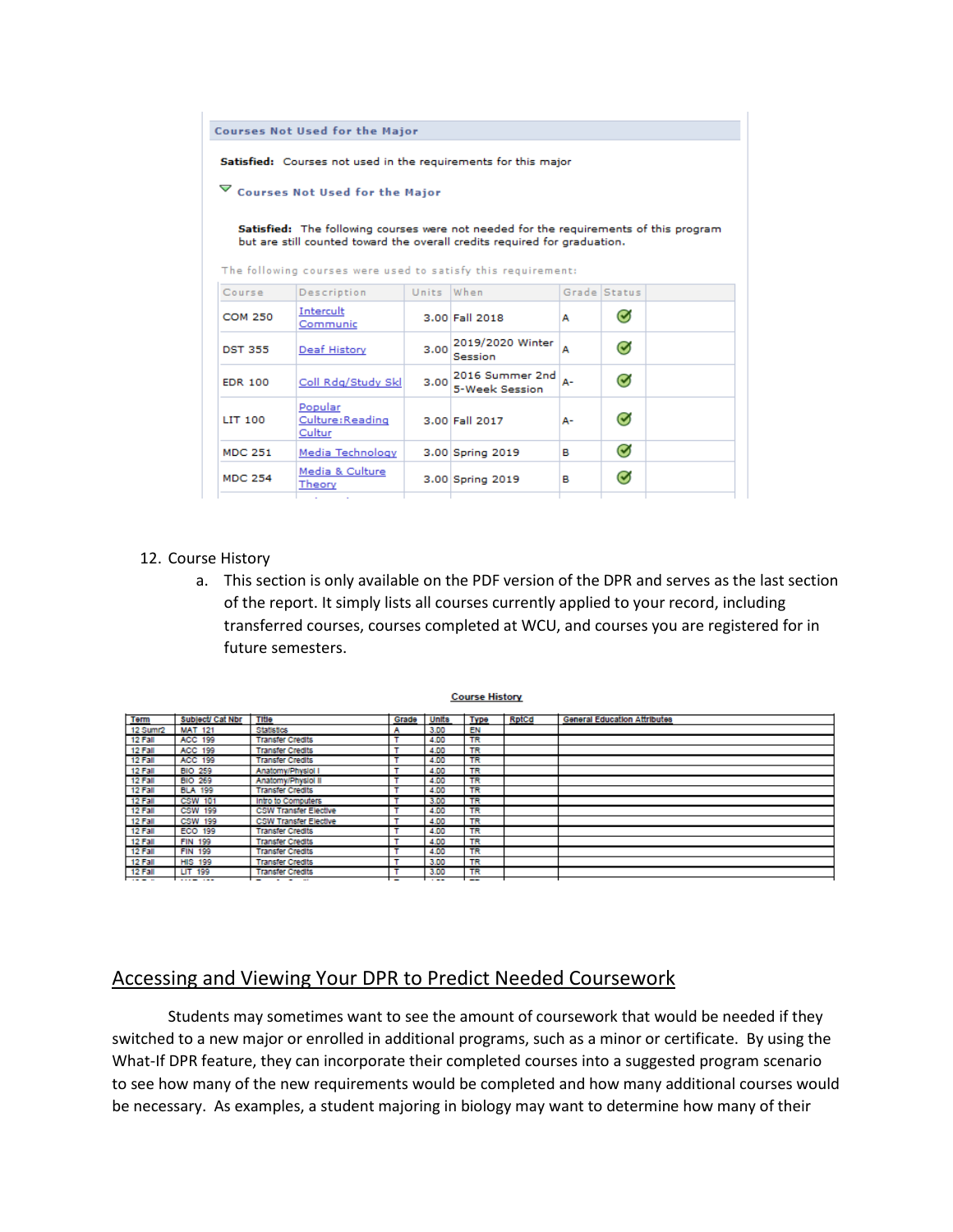completed courses would also apply to a major in chemistry, or an undeclared student may want to see what coursework would be involved in choosing a particular major. The What-If DPR also provides the ability to predict where a particular course taken in the future might fall within the DPR, so a student could decide if enrollment in that course would be beneficial to their academic progress.

The What-If DPR feature is only a predictor of requirements based on when the report is run. Depending on when enrollment in a program actually occurs, it's possible that requirements may have changed or that a student may have since accrued additional credits.

- 1. Log in to your myWCU at [https://my.wcupa.edu.](https://my.wcupa.edu/)
- 2. Click on the "Degree Progress" tile on your student homepage, then choose "What-If Degree Progress Report" from the menu.

| <b>Degree Progress</b>         |  |
|--------------------------------|--|
| <b>Advisors</b>                |  |
| Degree Progress Report         |  |
| What-If Degree Progress Report |  |
| My Course History              |  |
| my Planner                     |  |
| <b>Advising Notes</b>          |  |

3. You will be taken to a new screen where you can create a new what-if DPR scenario. Click on "Create New Report" to begin.

| Class/Course Search                                                                                                                                                                                                                                                                                                                                                                                             | <b>Plan My Courses</b> | <b>Enroll/Drop</b> | <b>My Academics</b> |
|-----------------------------------------------------------------------------------------------------------------------------------------------------------------------------------------------------------------------------------------------------------------------------------------------------------------------------------------------------------------------------------------------------------------|------------------------|--------------------|---------------------|
| <b>What-If Report</b>                                                                                                                                                                                                                                                                                                                                                                                           |                        |                    |                     |
| <b>What-if Report Selection</b>                                                                                                                                                                                                                                                                                                                                                                                 |                        |                    |                     |
| (Pre-Matriculated Student)You may be considering a program of study and want to see the degree<br>requirements along with any transfer coursework or test credit already approved by the institution. You<br>can use this component to set up and request a simulated or "what-if" advisement report based on<br>what-if programs of study. Click the Create New Report button to set up your what-if scenario. |                        |                    |                     |
| <b>CREATE NEW REPORT</b>                                                                                                                                                                                                                                                                                                                                                                                        |                        |                    |                     |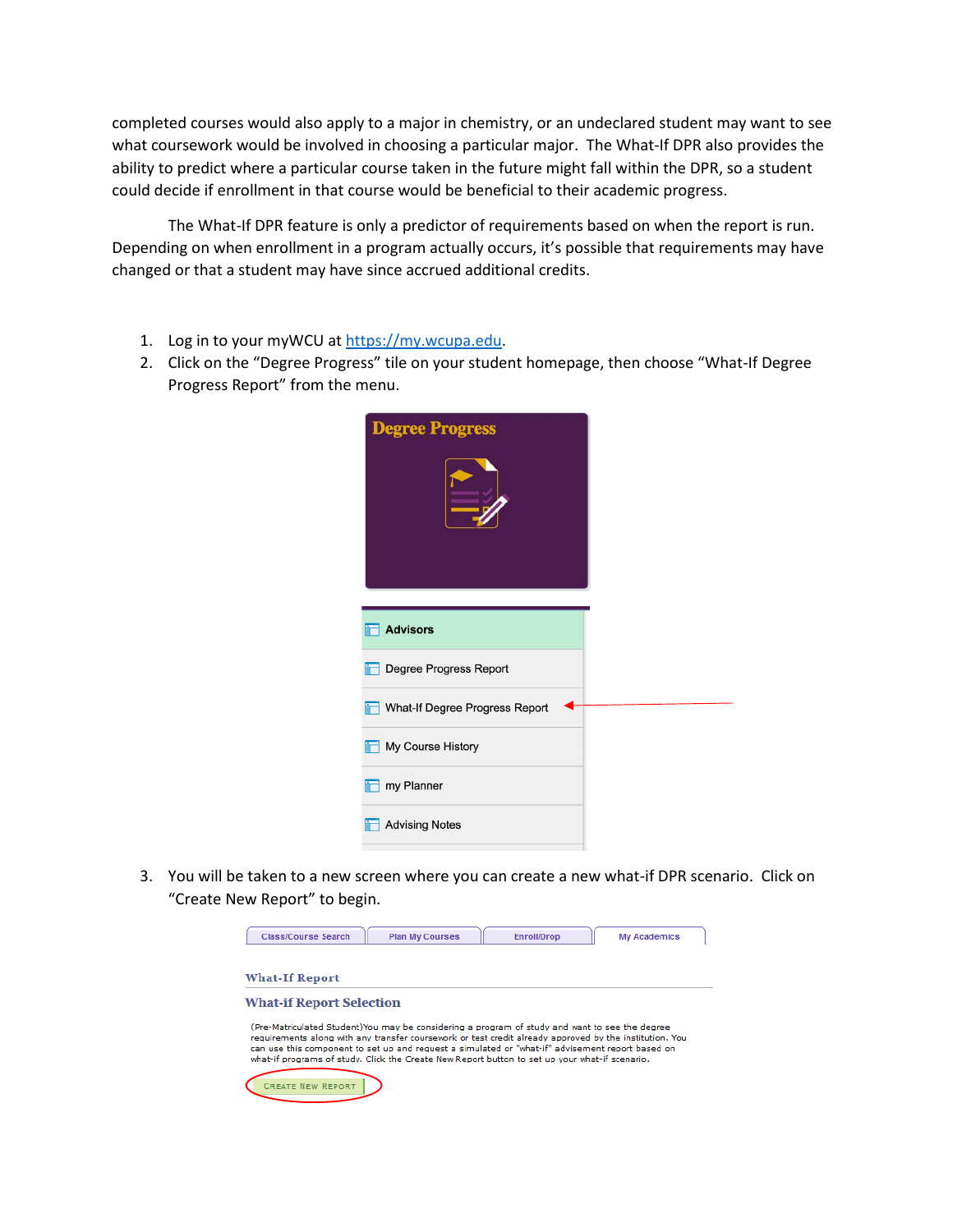- 4. The next screen will allow you to make choices based on which scenarios you are interested in. For students already enrolled in a program, that information will automatically be displayed. It can then be changed and adjusted to generate predictions for various scenarios.
- 5. You also have the option to add what-if courses as well, although it is not mandatory. Hit "Browse Course Catalog" to select potential courses.

| <b>What-If Report</b>                                        |                                                                                                                                                                                                                                                                                                            |                                   |                                                                                                   |
|--------------------------------------------------------------|------------------------------------------------------------------------------------------------------------------------------------------------------------------------------------------------------------------------------------------------------------------------------------------------------------|-----------------------------------|---------------------------------------------------------------------------------------------------|
| <b>Create What-if Scenario</b>                               |                                                                                                                                                                                                                                                                                                            |                                   |                                                                                                   |
|                                                              | (Pre-Matriculated Student) You may be considering a program of study or certain courses. Using this page, you can<br>set up a what-if scenario based on different academic programs or courses. Click the Submit Request button to<br>request an degree progress report based on your what-if information. |                                   |                                                                                                   |
| <b>Load Latest Scenario</b>                                  |                                                                                                                                                                                                                                                                                                            | <b>RETURN TO REPORT SELECTION</b> |                                                                                                   |
| <b>Career Scenario</b>                                       |                                                                                                                                                                                                                                                                                                            | <b>SUBMIT REQUEST</b>             |                                                                                                   |
| Select a career for which you want the change to take place. |                                                                                                                                                                                                                                                                                                            |                                   |                                                                                                   |
|                                                              |                                                                                                                                                                                                                                                                                                            |                                   | If selecting your current                                                                         |
| <b>Institution</b>                                           | <b>Career</b>                                                                                                                                                                                                                                                                                              | <b>Catalog Year</b>               | career level, the                                                                                 |
| West Chester University                                      | Undergraduate<br>्                                                                                                                                                                                                                                                                                         | 2020/2021 Winter Session          | requirement term is your                                                                          |
|                                                              |                                                                                                                                                                                                                                                                                                            |                                   | university admit term. If                                                                         |
| <b>Program Scenario</b><br>define up to three scenarios.     | The information that appears on the page by default is your current academic information. You can<br>use the fields below to set up a what-if scenario based on one or more programs of study. You can                                                                                                     |                                   | selecting a different<br>career level, the<br>requirement term will be<br>the next available term |
| <b>Academic Program</b>                                      | <b>Academic Plan</b>                                                                                                                                                                                                                                                                                       |                                   |                                                                                                   |
| <b>UGRDE</b>                                                 | Communication Sci & Disord F                                                                                                                                                                                                                                                                               |                                   | Add or change program                                                                             |
| <b>UGRDE</b>                                                 | <b>Biology MINOR</b>                                                                                                                                                                                                                                                                                       | $ \hat{\mathbf{v}} $              | options here. A                                                                                   |
| None                                                         | None                                                                                                                                                                                                                                                                                                       | $ \hat{\mathbf{c}} $              | minimum of one                                                                                    |
|                                                              |                                                                                                                                                                                                                                                                                                            |                                   | program must be                                                                                   |
| <b>Course Scenario</b>                                       |                                                                                                                                                                                                                                                                                                            |                                   | selected.                                                                                         |
|                                                              |                                                                                                                                                                                                                                                                                                            |                                   |                                                                                                   |
|                                                              | Select the "browse course catalog" button and then select courses for inclusion in your course what-if                                                                                                                                                                                                     |                                   | If you choose to, you can                                                                         |
| scenario.                                                    |                                                                                                                                                                                                                                                                                                            |                                   | also add what-if courses                                                                          |
| browse course catalog                                        |                                                                                                                                                                                                                                                                                                            |                                   | to see how they would                                                                             |
|                                                              |                                                                                                                                                                                                                                                                                                            |                                   | be used by your what-if                                                                           |
| <b>What-If Course List</b>                                   | Personalize   View All   E                                                                                                                                                                                                                                                                                 | First 1 of 1 Last                 | programs.                                                                                         |
| <b>Course</b>                                                |                                                                                                                                                                                                                                                                                                            |                                   |                                                                                                   |
|                                                              |                                                                                                                                                                                                                                                                                                            |                                   |                                                                                                   |
|                                                              |                                                                                                                                                                                                                                                                                                            |                                   |                                                                                                   |
|                                                              |                                                                                                                                                                                                                                                                                                            | <b>Submit Request</b>             |                                                                                                   |

6. If "Browse Course Catalog" is selected, you will be taken to a new screen to make course selections.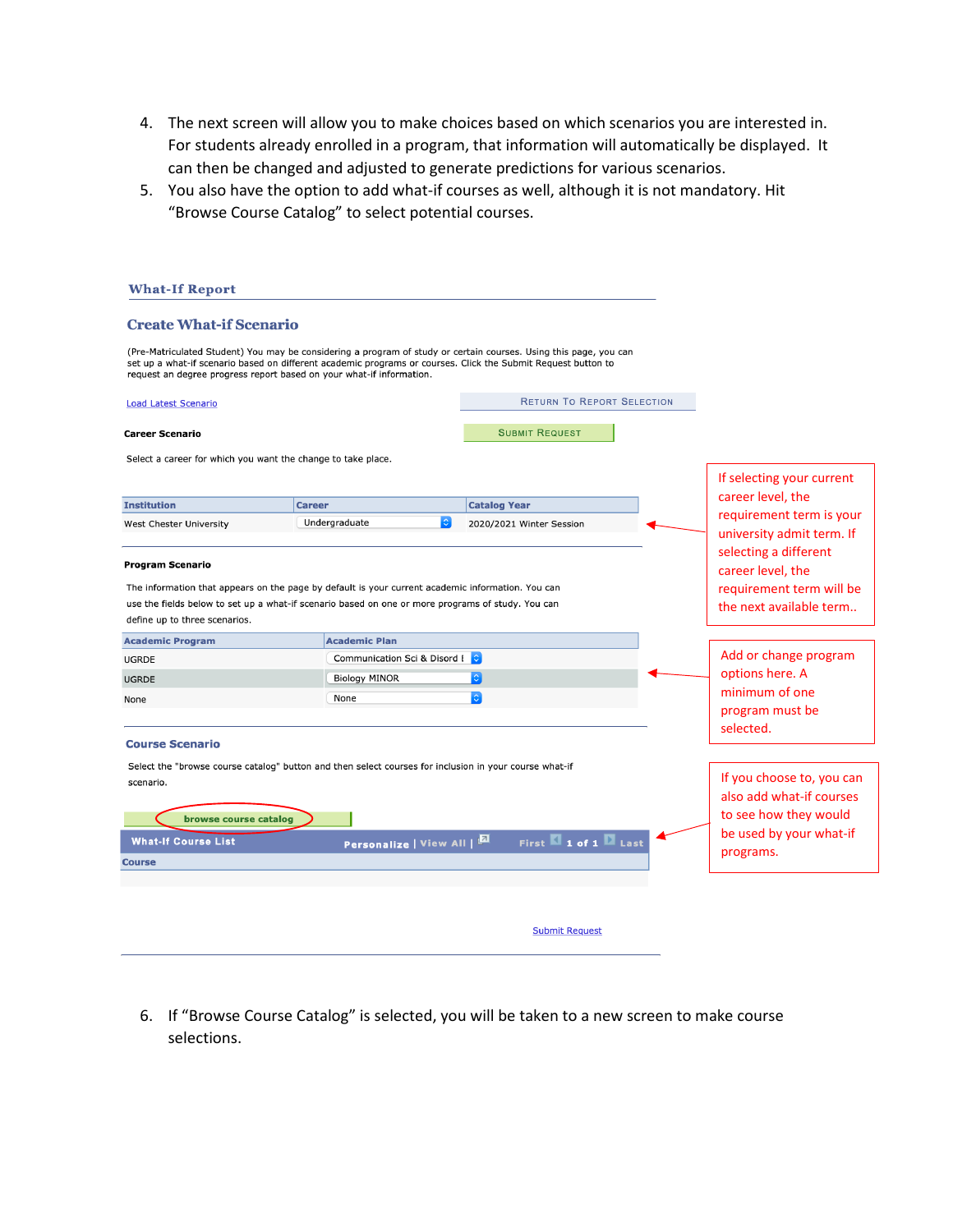### **What-If Report**

|                                                                                                           | <b>Select Course for What-if Scenario</b>                                                                          |                          |        |        |          |                                                         |
|-----------------------------------------------------------------------------------------------------------|--------------------------------------------------------------------------------------------------------------------|--------------------------|--------|--------|----------|---------------------------------------------------------|
|                                                                                                           |                                                                                                                    |                          |        |        |          | Fill in as much information as<br>needed to narrow down |
|                                                                                                           | <b>Enter Search Criteria</b>                                                                                       |                          |        |        | choices. |                                                         |
| <b>Career</b><br><b>Department</b><br><b>Subject</b>                                                      | $\checkmark$<br>Q Catalog Nbr                                                                                      | $\checkmark$             | Search |        |          |                                                         |
| <b>What-If Report</b>                                                                                     | <b>Select Course for What-if Scenario</b>                                                                          |                          |        |        |          |                                                         |
| Enter Search Criteria<br>Career UGRD<br><b>Department</b><br>Subject COM<br>Show/Hide Courses for Subject | $\vee$<br>Q Catalog Nbr                                                                                            | Search                   |        |        |          | Search criteria used                                    |
|                                                                                                           | <b>COLLAPSE ALL</b><br>Select subject code to display or hide course information.<br>▽ COM - Communication Studies | EXPAND ALL<br>CANCEL     |        |        |          |                                                         |
| Course<br>Nbr                                                                                             | <b>Course Title</b>                                                                                                | <b>Crse Attribute</b>    |        | Select |          |                                                         |
| 100                                                                                                       | <b>Internship in Computerized</b><br>Communication                                                                 | Internship               |        | select |          | Results displayed,                                      |
| 112                                                                                                       | <b>Communication Media</b><br>Practicum                                                                            |                          |        | select |          | showing course number<br>and title, along with any      |
| 200                                                                                                       | <b>Communication Careers</b><br>Planning I                                                                         |                          |        | select |          | associated gen ed                                       |
| 201                                                                                                       | Fundamentals of<br><b>Communication Technology</b>                                                                 |                          |        | select |          | attributes. Click on the                                |
| 204                                                                                                       | Interpersonal<br>Communication                                                                                     |                          |        | select |          | course number or title<br>to see additional             |
| 206                                                                                                       | Arqumentation                                                                                                      | <b>Speaking Emphasis</b> |        | select |          | information about the                                   |
| 209                                                                                                       | <b>Principles &amp; Practice of</b><br>Public Speaking L                                                           | <b>Speaking Emphasis</b> |        | select |          | course. Click "Select" to                               |
| 211                                                                                                       | <b>Communication Literacy &amp;</b><br>Inquiry                                                                     |                          |        | select |          | add the course to your                                  |
|                                                                                                           |                                                                                                                    |                          |        |        |          | what-if scenario.                                       |

- 7. By clicking the course # or title link, you will be taken to a Course Detail screen that provides additional info about the course, including the number of credits, the course components, and a course description.
	- a. From here, you will have the option to view class sections by clicking the "View Class Sections" button.
	- b. By selecting "Return to Select Course for What-If Scenario," you are taken back to the previous screen to click "Select" and add the course to your what-if scenario.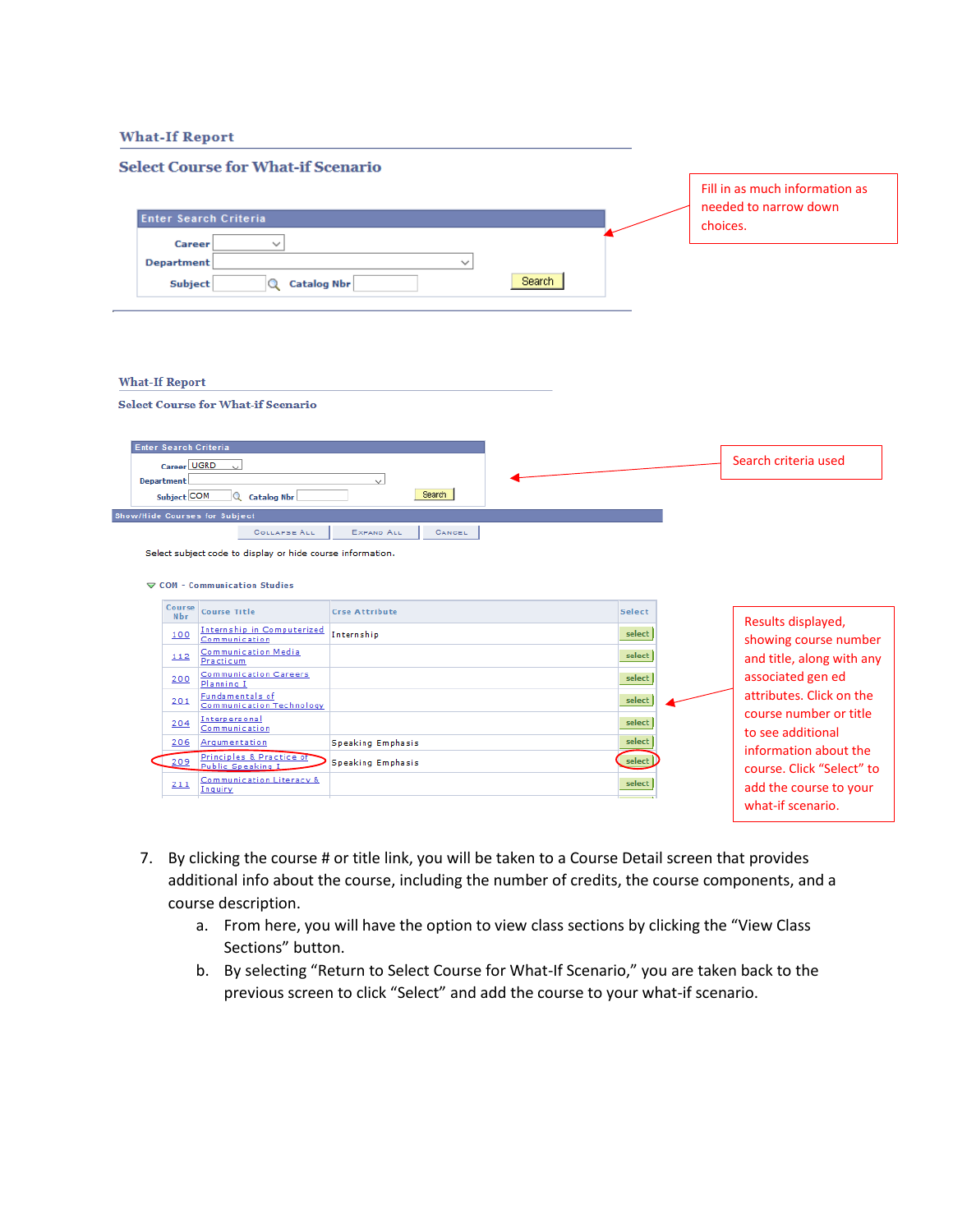# **What-If Report**

## **Course Detail**

# Return to Select Course for What-if Scenario

# COM 209 - Principles & Practice of Public Speaking I

| <b>Course Detail</b>                                                                                                                                                                                                                                                                                                                                                                                                                                                                                                           |                                                   |          |                     |
|--------------------------------------------------------------------------------------------------------------------------------------------------------------------------------------------------------------------------------------------------------------------------------------------------------------------------------------------------------------------------------------------------------------------------------------------------------------------------------------------------------------------------------|---------------------------------------------------|----------|---------------------|
| Career                                                                                                                                                                                                                                                                                                                                                                                                                                                                                                                         | Undergraduate                                     |          | view class sections |
| <b>Units</b>                                                                                                                                                                                                                                                                                                                                                                                                                                                                                                                   | 3.00                                              |          |                     |
| <b>Grading Basis</b>                                                                                                                                                                                                                                                                                                                                                                                                                                                                                                           | Graded                                            |          |                     |
| <b>Course Components</b>                                                                                                                                                                                                                                                                                                                                                                                                                                                                                                       | Lecture                                           | Required |                     |
| <b>Academic Group</b>                                                                                                                                                                                                                                                                                                                                                                                                                                                                                                          | <b>West Chester University</b>                    |          |                     |
| <b>Academic Organization</b>                                                                                                                                                                                                                                                                                                                                                                                                                                                                                                   | Communication and Media                           |          |                     |
| <b>Enrollment Information</b>                                                                                                                                                                                                                                                                                                                                                                                                                                                                                                  |                                                   |          |                     |
| <b>Typically Offered</b><br><b>Course Attribute</b>                                                                                                                                                                                                                                                                                                                                                                                                                                                                            | Fall, Spring & Summer<br><b>Speaking Emphasis</b> |          |                     |
| <b>Description</b>                                                                                                                                                                                                                                                                                                                                                                                                                                                                                                             |                                                   |          |                     |
| This course is designed to build public speaking skills within the<br>framework of an intensive "flipped" course format. Within this<br>"flipped" format, students will be introduced to the theory of public<br>speaking through a series of online lectures. In-class time will be<br>reserved for public speaking practice and skill development. Topics<br>covered include speech structure, speech introductions and<br>conclusions, forms of support, speech delivery, persuasive speaking,<br>and informative speaking. |                                                   |          |                     |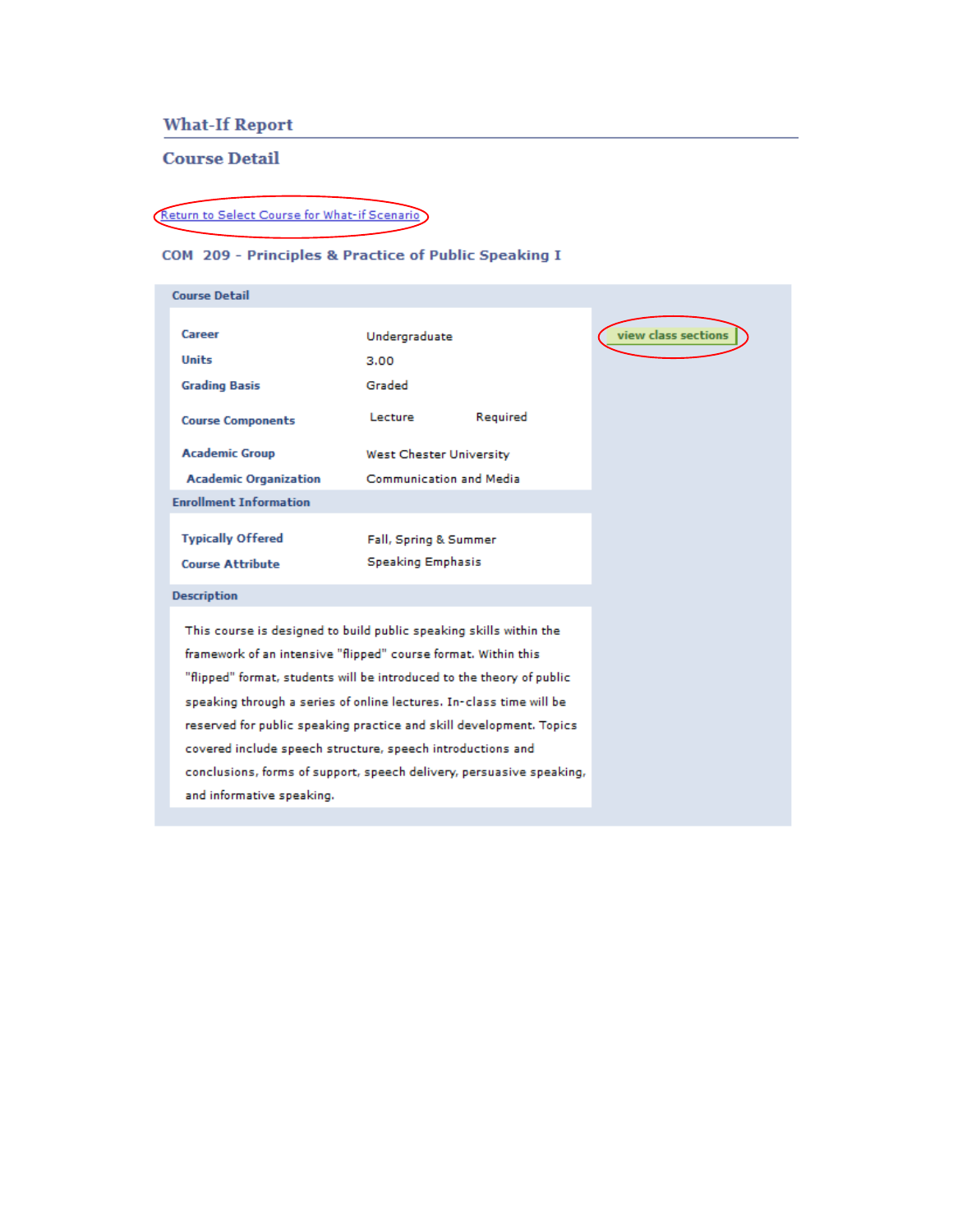#### **Course Schedule**

| <b>My Class Schedule</b> |                                                                                                                                                                                                                                |         |                             |                | <b>My Tentative Classes</b>          |                                        |
|--------------------------|--------------------------------------------------------------------------------------------------------------------------------------------------------------------------------------------------------------------------------|---------|-----------------------------|----------------|--------------------------------------|----------------------------------------|
|                          |                                                                                                                                                                                                                                |         |                             |                | <b>You have no Tentative Classes</b> |                                        |
| term.                    | You are not registered for classes in this                                                                                                                                                                                     |         |                             |                |                                      |                                        |
|                          |                                                                                                                                                                                                                                |         |                             |                |                                      |                                        |
|                          |                                                                                                                                                                                                                                |         |                             | Open           | <b>O</b> Closed                      | <b>Wait List</b>                       |
|                          | COM 209 sections for Fall 2020                                                                                                                                                                                                 |         |                             |                |                                      |                                        |
|                          |                                                                                                                                                                                                                                |         |                             |                |                                      | $\blacksquare$ 1-4 of 4 $\blacksquare$ |
| <b>Section</b>           |                                                                                                                                                                                                                                |         |                             | <b>Session</b> |                                      | <b>Status</b>                          |
| 01-LEC (7740)            |                                                                                                                                                                                                                                |         |                             | 01             |                                      |                                        |
| Days                     | <b>Start</b>                                                                                                                                                                                                                   | End     | <b>Room</b>                 |                | <b>Instructor</b>                    | <b>Dates</b>                           |
|                          | MoWeFr 10:00AM                                                                                                                                                                                                                 | 10:50AM | <b>Anderson Hall</b><br>104 |                | <b>Roger Gatchet</b>                 | 08/24/2020 -<br>12/12/2020             |
| <b>Section</b>           |                                                                                                                                                                                                                                |         |                             | <b>Session</b> |                                      | <b>Status</b>                          |
| 05-LEC (8526)            |                                                                                                                                                                                                                                |         |                             | 01             |                                      |                                        |
| Days                     | <b>Start</b>                                                                                                                                                                                                                   | End     | <b>Room</b>                 |                | <b>Instructor</b>                    | <b>Dates</b>                           |
|                          | the experience of the second contract of the second second second second second second second second second second second second second second second second second second second second second second second second second se |         |                             |                | Stephen                              | 08/24/2020 -                           |

DiDomenico

12/12/2020

**Clicking on "View Class** Sections" will allow you to view course offerings for the desired term. You can view details about the individual sections by selecting the section numbers. You are then taken to the Class Detail screen.

#### COM 209 - 01 Principles & Practice of Public Speaking I

MoWeFr 10:00AM 10:50AM Main Hall 301

West Chester University | Fall 2020 | Lecture



#### **Description**

This course is designed to build public speaking skills within the framework of an intensive "flipped" course format. Within this "flipped" format, students will be introduced to the theory of public speaking through a ser speaking, and informative speaking.

#### **Textbook/Other Materials**

Textbooks to be determined

Return to What-If Report

Selecting the section number displays the class details for that section. You can click "Return to What-If Report" to go back to the previous screen. From there, you will click "Return to Select Course for What-If Scenario" to view the details for another course or to officially select the one you want.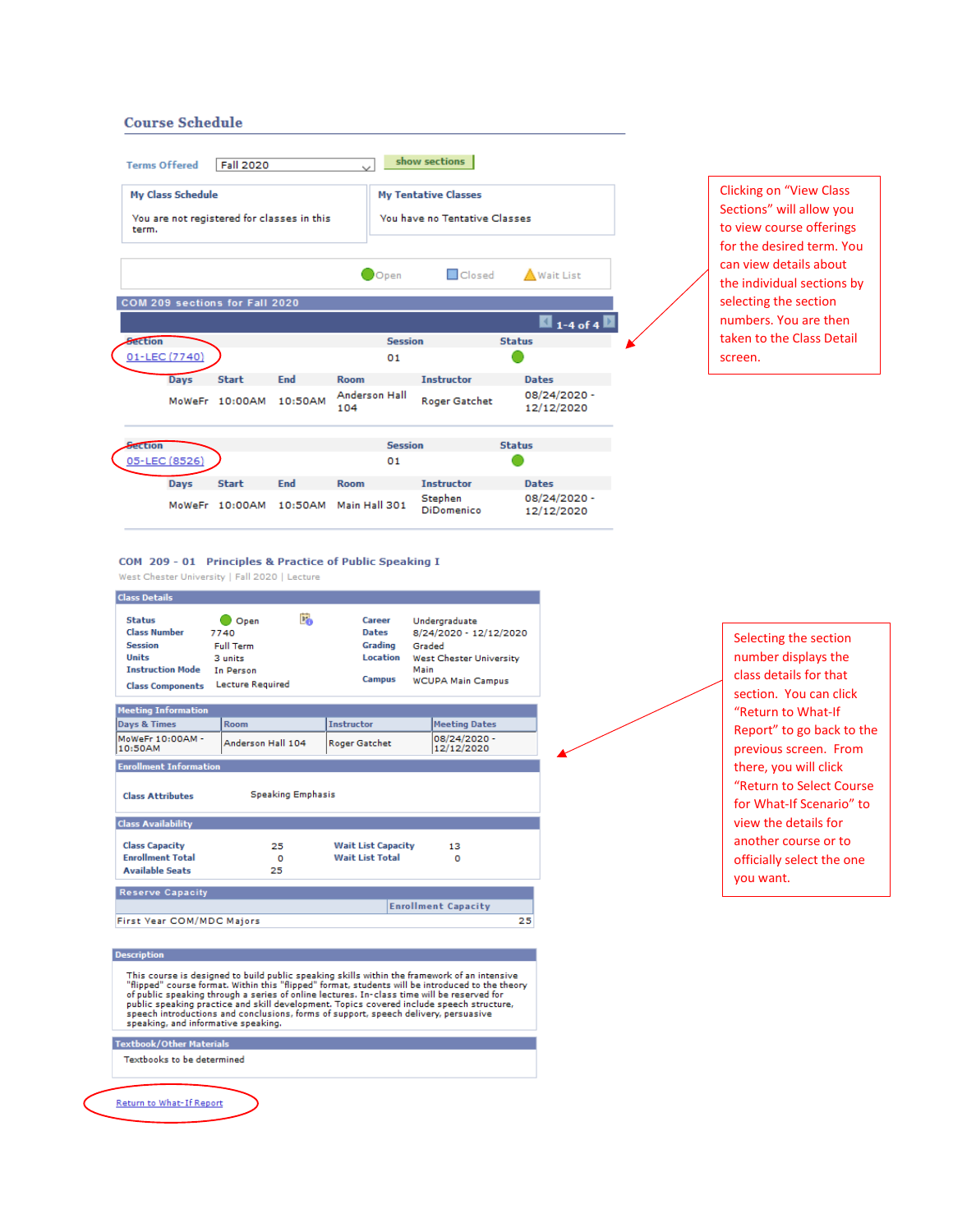| <b>What-If Report</b>                                |
|------------------------------------------------------|
| <b>Course Detail</b>                                 |
| Return to Select Course for What-if Scenario         |
| COM 209 - Principles & Practice of Public Speaking I |
| <b>Course Detail</b>                                 |

8. After officially selecting the course you want, you will return to the main What-If DPR screen, and see the course you selected listed under the Course Scenario section.

| <b>What-If Report</b>                                        |                                                                                                                                                                                                                              |                                        |                                                                    |
|--------------------------------------------------------------|------------------------------------------------------------------------------------------------------------------------------------------------------------------------------------------------------------------------------|----------------------------------------|--------------------------------------------------------------------|
| Create What-if Scenario   Maya Black                         |                                                                                                                                                                                                                              |                                        |                                                                    |
| courses.                                                     | (Advisor) You may be working with someone who is considering a particular program of study or major. Using this<br>page, you can set up a what-if scenario based on different academic programs. You may also select what-if |                                        |                                                                    |
| information you provided.                                    | Select the Submit Request button to request a degree progress report for the individual based on what-if                                                                                                                     |                                        | This student has<br>selected the                                   |
|                                                              |                                                                                                                                                                                                                              | <b>RETURN TO REPORT SELECTION</b>      | <b>Communication Studies</b>                                       |
| <b>Career Scenario</b>                                       |                                                                                                                                                                                                                              | <b>SUBMIT REQUEST</b>                  | BA program. They have<br>also chosen to see                        |
| Select a career for which you want the change to take place. |                                                                                                                                                                                                                              |                                        | where COM 209 would<br>fall within the new<br>requirements if they |
| Institution                                                  | Career                                                                                                                                                                                                                       | <b>Reg Term</b>                        | were to enroll in the                                              |
| West Chester University                                      | Undergraduate                                                                                                                                                                                                                | <b>Fall 2019</b>                       | course. You can click on                                           |
|                                                              |                                                                                                                                                                                                                              |                                        | the linked title to be                                             |
| <b>Program Scenario</b>                                      | The information that appears on the page by default is your current academic information. You can<br>use the fields below to set up a what-if scenario based on one or more programs of study. You can                       |                                        | taken back to the<br>Course Detail screen.                         |
|                                                              | define up to three scenarios. When adding a minor as the Academic Plan, choose your current<br>Academic Program, then a minor from the Academic Plan drop down.                                                              |                                        |                                                                    |
| <b>Academic Program</b>                                      | Acedemic Plan                                                                                                                                                                                                                |                                        |                                                                    |
| <b>UGRDE</b>                                                 | <b>Communication Studies BA</b>                                                                                                                                                                                              |                                        |                                                                    |
| None                                                         | <b>Studio Arts MINOR</b>                                                                                                                                                                                                     |                                        | To help with planning                                              |
| None                                                         | None                                                                                                                                                                                                                         | $\checkmark$                           | out your coursework,                                               |
|                                                              |                                                                                                                                                                                                                              | $\checkmark$                           | vou can also designate                                             |
|                                                              |                                                                                                                                                                                                                              |                                        | the term you would like                                            |
| <b>Course Scenario</b>                                       |                                                                                                                                                                                                                              |                                        | to take the course, as                                             |
|                                                              | Select the "browse course catalog" button and then select gourses for inclusion in your course what-if                                                                                                                       |                                        | well as a minimum                                                  |
| scenario.                                                    |                                                                                                                                                                                                                              |                                        | grade you hope to                                                  |
|                                                              |                                                                                                                                                                                                                              |                                        | achieve.                                                           |
| browse course catalog                                        |                                                                                                                                                                                                                              |                                        |                                                                    |
| What If Course List                                          | View ALL E                                                                                                                                                                                                                   | $\mathbf{d}_{1 \text{ of } 1}$<br>Last |                                                                    |
| Course                                                       | <b>Units</b><br>Description<br><b>Term</b>                                                                                                                                                                                   | <b>Delete</b><br>Grade                 |                                                                    |
| COM 209                                                      | Principles &<br>Practice of Public 3.00<br><b>Fall 2020</b><br>Speaking I                                                                                                                                                    |                                        | <b>Click "Submit Request"</b><br>when you are satisfied            |
|                                                              |                                                                                                                                                                                                                              |                                        | with your choices.                                                 |
|                                                              |                                                                                                                                                                                                                              |                                        |                                                                    |
|                                                              |                                                                                                                                                                                                                              | <b>SUBMIT REQUEST</b>                  |                                                                    |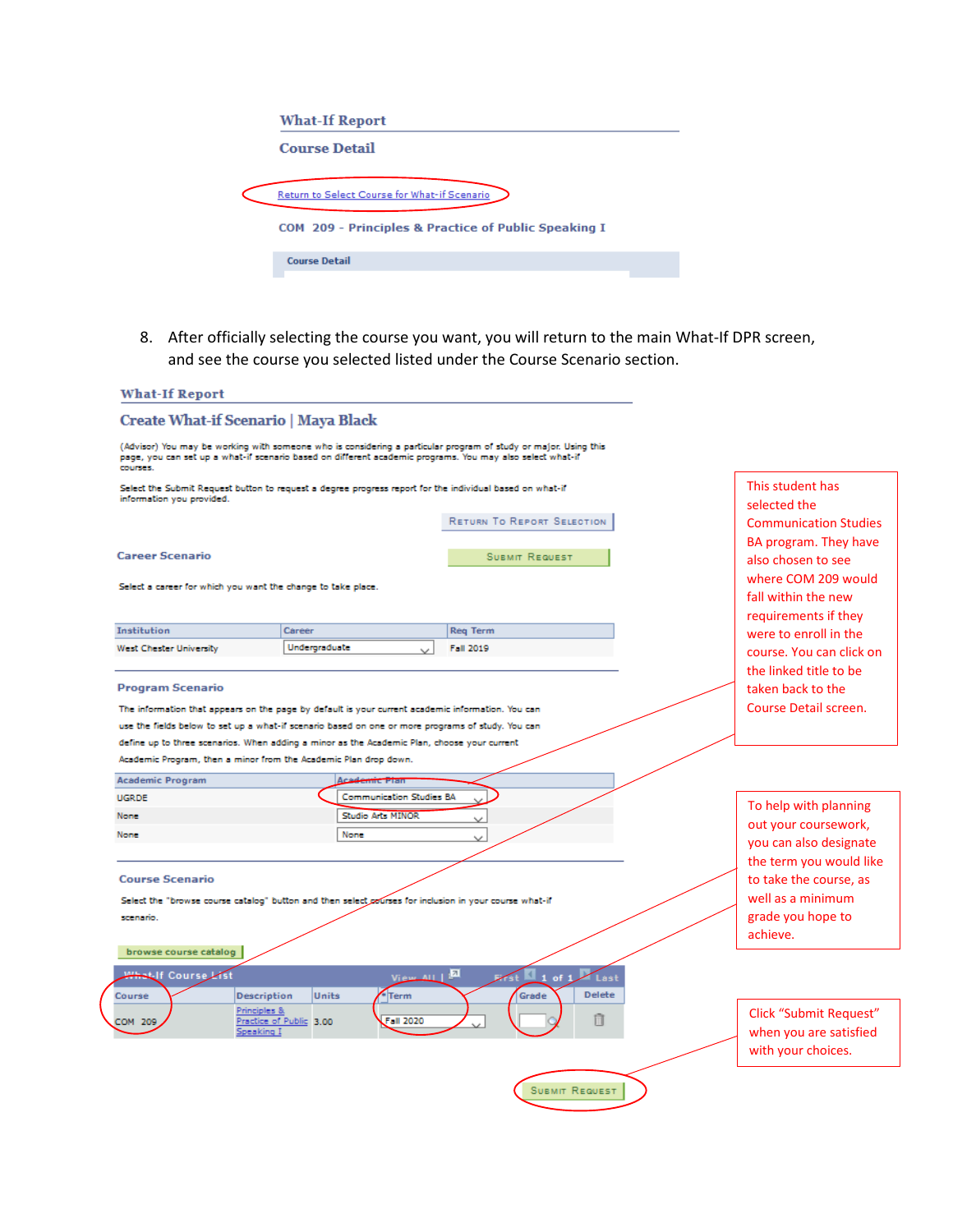9. After clicking "Submit Request," your What-If DPR will run based on the criteria you specified.

#### **What-If Report**

| This report last generated on 03/03/2020 10:40AM |                          | View Report as PDF                |  |
|--------------------------------------------------|--------------------------|-----------------------------------|--|
|                                                  | <b>Requirement Terms</b> |                                   |  |
| Career                                           |                          | <b>Requirement Term</b>           |  |
| 1 Undergraduate                                  |                          | Fall 2019                         |  |
| Program                                          |                          | <b>Requirement Term</b>           |  |
| 1 Undergraduate                                  |                          | Fall 2019                         |  |
| Plan                                             |                          | <b>Requirement Term</b>           |  |
| 1 Communication Studies BA                       |                          | Summer 1st-5 Week Session<br>2020 |  |
|                                                  |                          |                                   |  |

The requirement term for the newly selected major is automatically defaulted to the next available term and is dependent on when you run the report. The What-if DPR will now display requirements for this major rather than the current one.

#### Communication Studies B.A. A188

Not Satisfied: In addition to the requirements below, students must also complete 21-24 credits of an Applied Area, selected in consultation with an advisor. A minimum grade of C must be earned in all COM or SPK courses used toward the major.

Major-Specific English Comp Requirement

Not Satisfied: Major-Specific English Comp Requirement

- $\triangleright$  WRT 120
- $\triangledown$  200-Level WRT Course

Not Satisfied: Complete one course from the list with a minimum grade of C.

· Courses: 1 required, 0 taken, 1 needed

The following courses may be used to satisfy this requirement:

| Course         | Description           | <b>Units</b> | $W$ hen             |  | Grade Status Add to Planner |
|----------------|-----------------------|--------------|---------------------|--|-----------------------------|
| <b>WRT 200</b> | Critical Writing      |              | 3.00 Fall, Spring & |  | Add to Planner              |
| <b>WRT 204</b> | Popular Culture       |              | 3.00 Fall & Spring  |  | Add to Planner              |
| <b>WRT 205</b> | Investa<br>Experience |              | 3.00 Fall & Spring  |  | Add to Planner              |